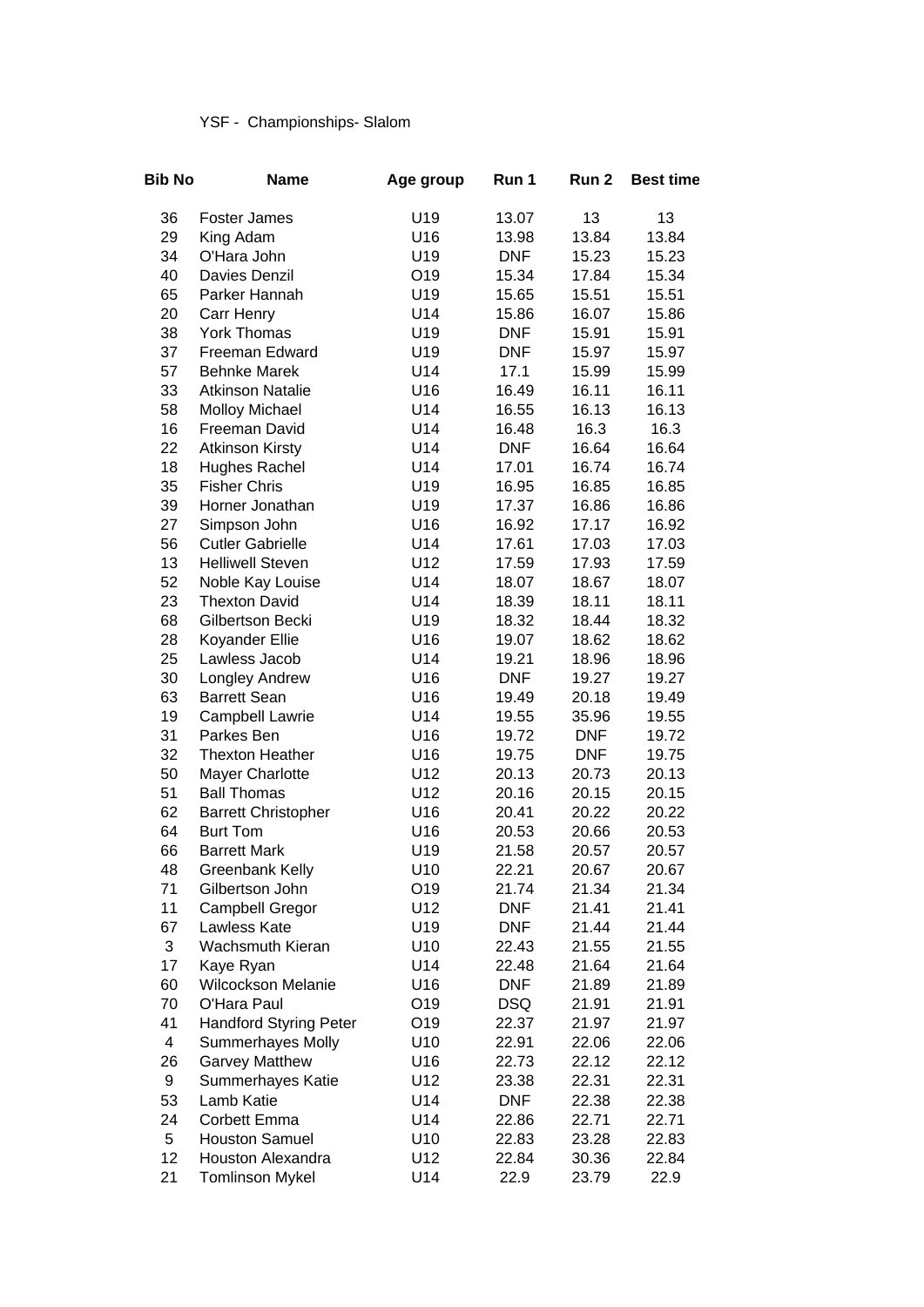| 8              | Handford Styring Hannah | U10 | 22.91      | 23.14      | 22.91 |
|----------------|-------------------------|-----|------------|------------|-------|
| 59             | Sutcliffe Jonathan      | U14 | 24.14      | 23.3       | 23.3  |
| 7              | Harding Tyler Jay       | U10 | 24.44      | 23.46      | 23.46 |
| 14             | <b>Tomlinson Josef</b>  | U12 | 45.47      | 23.8       | 23.8  |
| 69             | Innes Andrew            | O19 | 23.97      | 24.18      | 23.97 |
| 61             | Jermy Thomas            | U16 | <b>DNF</b> | 24.33      | 24.33 |
| 6              | Hobson James            | U10 | 24.91      | 24.52      | 24.52 |
| $\overline{2}$ | <b>Thornton Luke</b>    | U08 | 26.81      | 24.6       | 24.6  |
| 47             | Behnke Jan              | U08 | 25.45      | 25.07      | 25.07 |
| 15             | Simpson Kate            | U12 | 27.81      | 28.17      | 27.81 |
| 45             | Holdsworth Rown         | U08 | 30.2       | 27.85      | 27.85 |
| 10             | Mills Francesca         | U12 | 28.94      | 29.82      | 28.94 |
| 1              | Mills Christopher       | U08 | 35.43      | 30.51      | 30.51 |
| 46             | Drummond Morgan         | U08 | 32.87      | 33.02      | 32.87 |
| 43             | Websdale Harvey         | U08 | 33.55      | 41.91      | 33.55 |
| 44             | Pexton Georgia          | U08 | 36.1       | 37.62      | 36.1  |
| 72             | Smith Jack              | U16 | 41.88      | <b>DSQ</b> | 41.88 |
| 42             | Godward James           | U08 | 50.13      | 45.65      | 45.65 |
| 49             | <b>Bishop Angus</b>     | U12 | <b>DNF</b> | <b>DNS</b> |       |
| 54             | <b>Burkitt Jessica</b>  | U14 | <b>DNS</b> | <b>DNS</b> |       |
| 55             | <b>Shirt Danielle</b>   | U14 | <b>DNF</b> | <b>DNF</b> |       |
| 73             | White Jonathan          | O19 | <b>DNS</b> |            |       |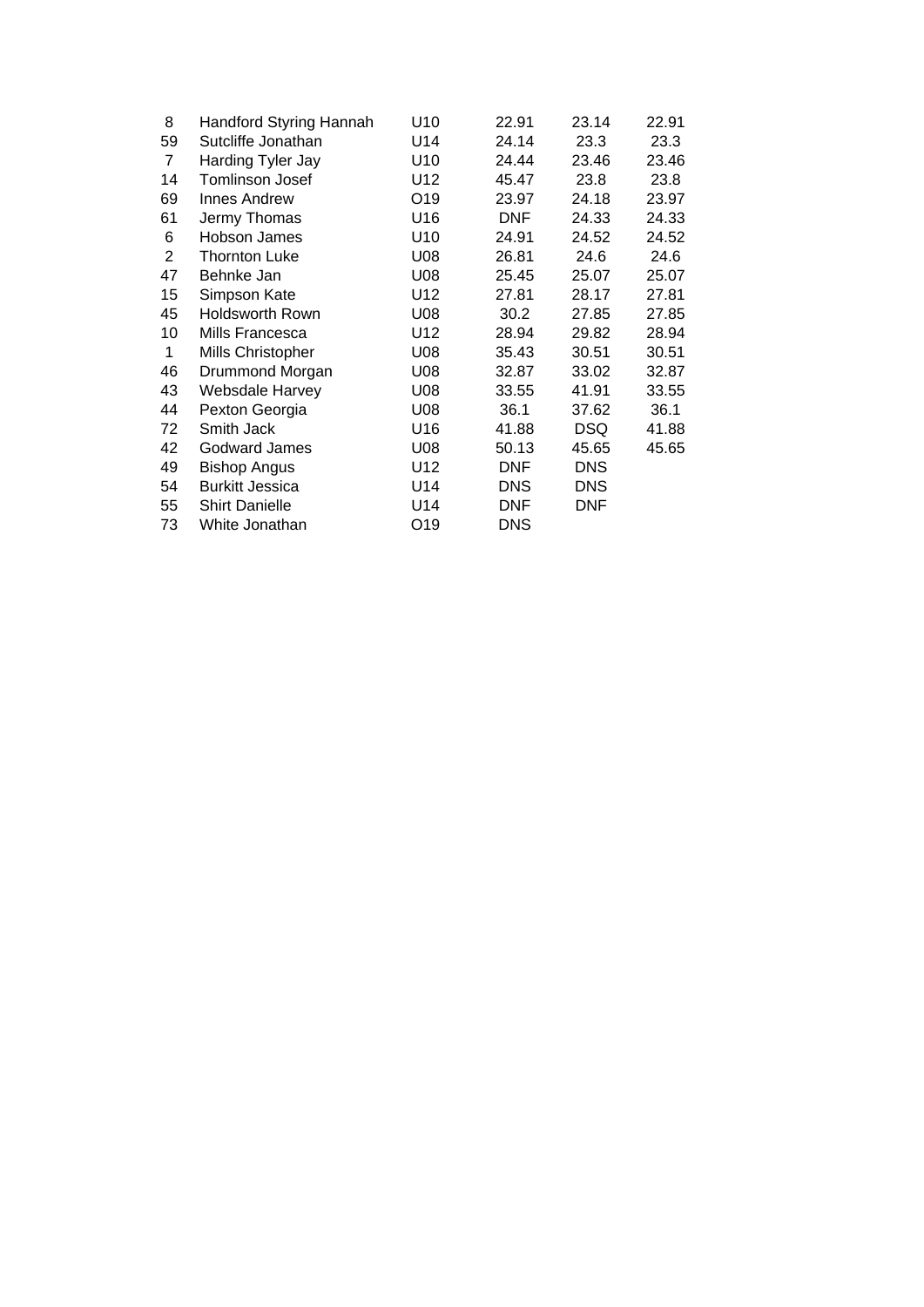| Moguls Yorkshire Champs, June 24th 2006  | Chief of Calculations: Martin Carr | <b>Round 2 Results</b> |
|------------------------------------------|------------------------------------|------------------------|
|                                          | Judge 1: Martin Carr               |                        |
| <b>Technical Delegate: Peter Bates</b>   | Judge 2: Kay Bates                 |                        |
| Head Judge: Kay Bates                    | Judge 3: Mike Smith                | Pace Time:<br>15.2     |
|                                          | Judge 4: Keith Marks               |                        |
| <b>Chief of Competition: Martin Carr</b> | Judge 5: Peter Bates               |                        |

.

| <b>Forenames</b> | <b>Surname</b> | Category       | Judge 1 | Judge 2        | Judge 3 |                                              | Judge 4 Judge 5 Total Turns               |      |      |       | Air Time Time Score Overall |                |
|------------------|----------------|----------------|---------|----------------|---------|----------------------------------------------|-------------------------------------------|------|------|-------|-----------------------------|----------------|
|                  |                |                |         |                |         | Category                                     | Category                                  |      |      |       |                             |                |
| ANDREW           | LONGLEY        | J <sub>1</sub> | 4.7     | 4.8            | 4.6     | 1.9<br>1.9<br>bP<br>bP                       | $2^{\circ}$<br>$\overline{2}$<br>bP<br>bP | 14.1 | 4.71 | 11.51 | 7.56 26.37                  |                |
| Ben              | Parkes         | J <sub>1</sub> | 4.1     | $4.2\,$        | 4.5     | $\overline{2}$<br>$\overline{2}$<br>bP<br>bP | $\overline{2}$<br>$2^{\circ}$<br>bP<br>bP | 12.8 | 4.84 | 12.79 | $6.89$ 24.53                | 2              |
| Jack             | Smith          | J <sub>1</sub> | 3.9     | $\overline{4}$ | 4.3     | $1.7$ 1.7<br>bP<br>bP                        | $1.7$ 1.7<br>bP<br>bP                     | 12.2 | 4.09 | 13.37 | 6.58 22.87                  | 3              |
| Ellie            | Koyander       | J <sub>1</sub> | 4.5     | 4.4            | 4.6     | $1.6$ 1.6<br>$\mathsf{s}$<br>$\mathsf{s}$    | $1.7$ 1.7<br>S S                          | 13.5 | 2.33 | 13.83 | $6.34$ 22.17<br>4           |                |
| David            | Thexton        | C <sub>2</sub> | 3.6     | $3.5\,$        | 3.5     | $1.1$ 1.1<br>$\mathbf{3}$<br>$\mathbf{3}$    | $1.2$ 1.2<br>$3^3$ 3                      | 10.6 | 2.78 | 15.21 | 5.61<br>18.99<br>5          |                |
| Heather          | Thexton        | J <sub>1</sub> | 3.4     | 3.2            | 3.2     | $1.7$ 1.7<br>$\mathsf{s}$<br>$\mathbf{s}$    | $1.6$ 1.6<br>S<br>$\mathbf S$             | 9.8  | 2.33 | 16.15 | $5.12$ 17.25<br>6           |                |
| Alexandra        | Houston        | C <sub>1</sub> | 2.7     | 2.9            | 2.8     | $1.7$ 1.7<br>S<br>$\mathbb S$                | $1.6$ 1.6<br>s<br>$\mathbf{s}$            | 8.39 | 2.33 | 16.43 | 4.97<br>15.69               | $\overline{7}$ |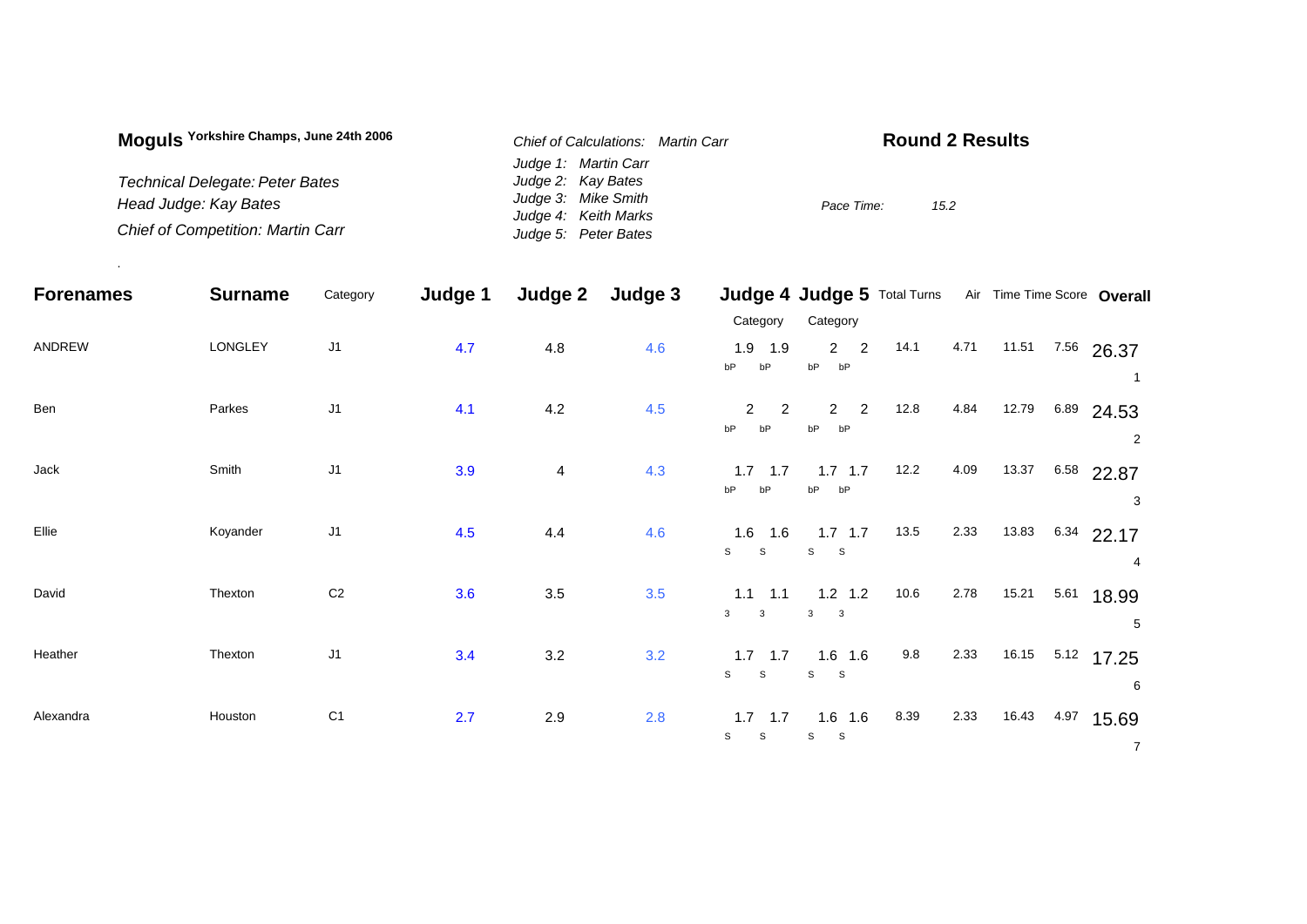| <b>Forenames</b> | <b>Surname</b>   | Category       | Judge 1        | Judge 2 | Judge 3 |                                | Judge 4 Judge 5 Total Turns Air Time Time Score Overall |                |      |       |      |              |
|------------------|------------------|----------------|----------------|---------|---------|--------------------------------|---------------------------------------------------------|----------------|------|-------|------|--------------|
|                  |                  |                |                |         |         | Category                       | Category                                                |                |      |       |      |              |
| Katie            | Summerhayes      | C <sub>1</sub> | 2.9            | $2.8$   | 2.7     | $1.8$ 1.8                      | $1.7$ 1.7                                               | 8.39           | 2.46 | 16.99 |      | 4.68 15.53   |
|                  |                  |                |                |         |         | $\mathsf{s}$<br>${\tt S}$      | S<br>$\mathbf{s}$                                       |                |      |       |      | 8            |
| Ryan             | Kaye             | $\mbox{C2}$    | $\mathbf{3}$   | $2.5\,$ | 2.9     | $\overline{1}$<br>$\mathbf{1}$ | $1.3$ 1.3                                               | 8.4            | 1.63 | 15.72 |      | 5.35 15.38   |
|                  |                  |                |                |         |         | $\mathsf{s}$<br>${\tt S}$      | S<br>$\mathbf{s}$                                       |                |      |       |      | 9            |
| Matthew          | Garvey           | J1             | 2.5            | 2.8     | 2.5     | $1.4$ 1.4                      | $1.3$ 1.3                                               | 7.8            | 1.95 | 16.27 |      | 5.06 14.81   |
|                  |                  |                |                |         |         | K.<br>$\mathsf{K}$             | K K                                                     |                |      |       |      | 10           |
| Denzil           | Davies           | $\mathsf S$    | 2.6            | 2.3     | 2.7     | $\mathbf{1}$<br>$\overline{1}$ | $1.1$ 1.1                                               | $7.6\,$        | 1.49 | 15.79 | 5.31 | 14.40        |
|                  |                  |                |                |         |         | $S$ $S$                        | S<br>$\mathbf{s}$                                       |                |      |       |      | 11           |
| Jonathan         | Horner           | J2             | 2.4            | $2.6\,$ | 2.6     | $0.2\quad 0.2$                 | $0.3$ 0.3                                               | 7.6            | 0.25 | 14.25 |      | $6.12$ 13.97 |
|                  |                  |                |                |         |         | St<br>St                       | St<br>St                                                |                |      |       |      | 12           |
|                  |                  |                |                |         |         |                                |                                                         |                |      |       |      |              |
| Molly            | Summerhayes      | Mi             | 2.2            | $2.2\,$ | 2.5     | $1.7$ 1.7<br>S<br>S            | $1.7$ 1.7<br>S<br>$\mathbf{s}$                          | $6.9\,$        | 2.4  | 17.08 | 4.63 | 13.93        |
|                  |                  |                |                |         |         |                                |                                                         |                |      |       |      | 13           |
| <b>JAMES</b>     | <b>FOSTER</b>    | J2             | 2.3            | 2.1     | 2.6     | $0.3$ 0.3                      | $0.3$ 0.3                                               | $\overline{7}$ | 0.42 | 14.9  |      | $5.78$ 13.20 |
|                  |                  |                |                |         |         | $\mathsf{s}$<br>$\mathsf S$    | $\mathsf{s}$<br>$\mathbf{s}$                            |                |      |       |      | 14           |
| Hannah Jade      | Handford-Styring | Mi             | $\overline{2}$ | 1.9     | 2.4     | $1.5$ 1.5                      | $1.5$ 1.5                                               | 6.3            | 2.12 | 17.54 | 4.39 | 12.81        |
|                  |                  |                |                |         |         | $\mathsf{s}$<br>$\mathsf S$    | $\mathbb S$<br>$\mathsf S$                              |                |      |       |      | 15           |
|                  |                  |                |                |         |         |                                |                                                         |                |      |       |      |              |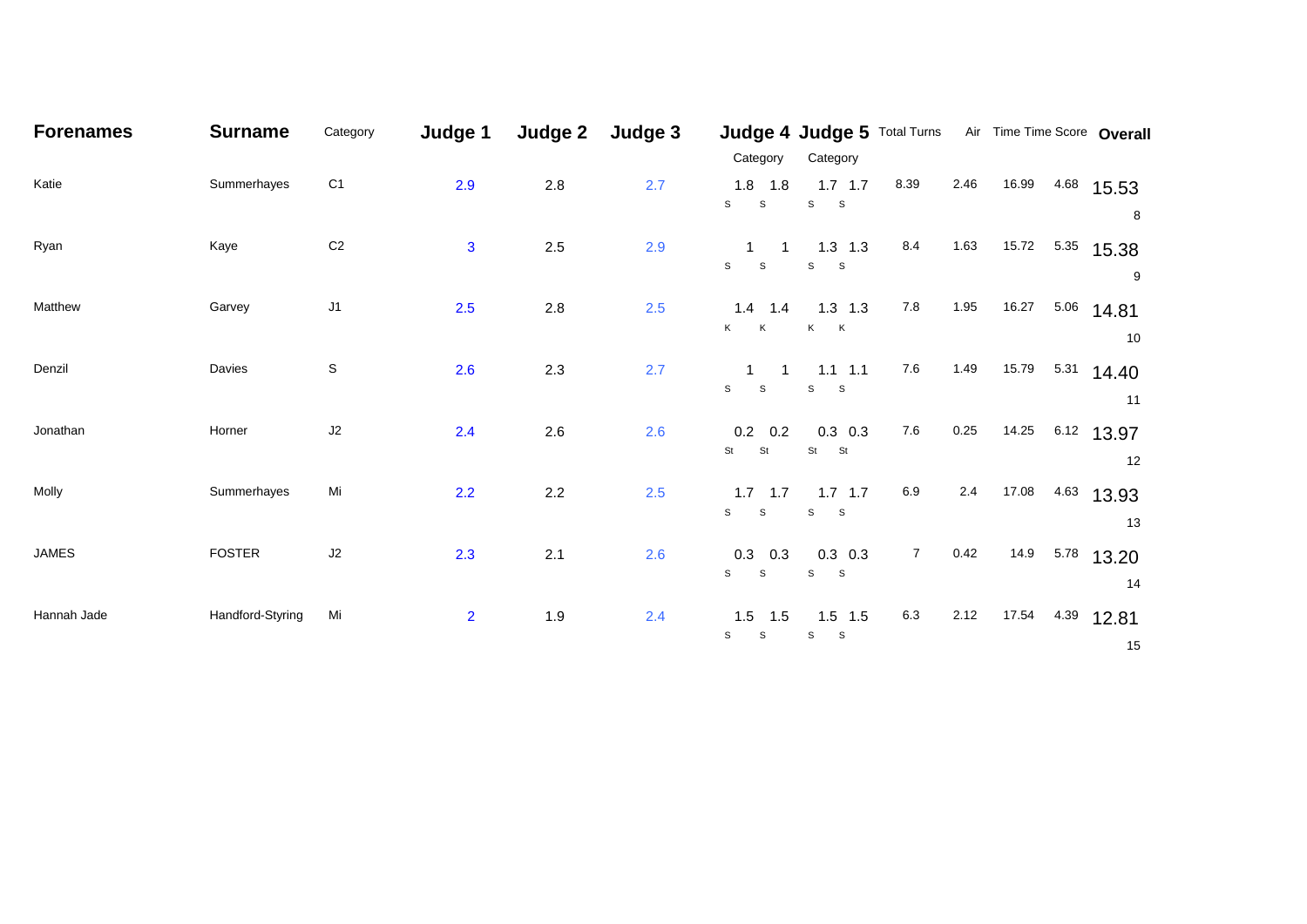| Moguls Yorkshire Champs, June 24th 2006  | Chief of Calculations: Martin Carr           | <b>Round 1 Results</b> |
|------------------------------------------|----------------------------------------------|------------------------|
| Technical Delegate: Peter Bates          | Judge 1: Martin Carr<br>Judge 2: Kay Bates   |                        |
| Head Judge: Kay Bates                    | Judge 3: Mike Smith                          |                        |
| <b>Chief of Competition: Martin Carr</b> | Judge 4: Keith Marks<br>Judge 5: Peter Bates | Pace Time:<br>15.2     |

.

| <b>Names</b> |             | Category       |     | Turns J1-3 |     |                                          | Air J4-5                         | Total Turns and Air |      | Time in Sec and Scor |      | <b>Overall</b> |                            |
|--------------|-------------|----------------|-----|------------|-----|------------------------------------------|----------------------------------|---------------------|------|----------------------|------|----------------|----------------------------|
|              |             |                |     |            |     | Jump Categor                             |                                  |                     |      |                      |      |                |                            |
| ANDREW       | LONGLEY     | J <sub>1</sub> | 4   | 3.8        | 4.6 | 1.9 1.9<br>bP<br>bP                      | $2.1$ 2.1<br>bP<br>bP            | 12.39               | 4.83 | 12.1                 | 7.25 | 24.47          | $\overline{\phantom{0}}$ 1 |
| Ben          | Parkes      | J <sub>1</sub> | 4.4 | 3.6        | 4.5 | 2.1<br>2.1<br>bP<br>bP                   | $1.9$ 1.9<br>bP<br>bP            | 12.5                | 4.83 | 12.95                | 6.8  | 24.13          | $\overline{2}$             |
| Jack         | Smith       | J <sub>1</sub> | 3.9 | 4.1        | 4.5 | $1.7$ 1.7<br>bP<br>bP                    | $1.8$ 1.8<br>bP<br>bP            | 12.5                | 4.22 | 13.78                | 6.37 | 23.09          | $\mathbf{3}$               |
| Ellie        | Koyander    | J <sub>1</sub> | 4.1 | 4          | 4.4 | $1.9$ 1.9<br>S<br>S                      | $1.9$ 1.9<br>S<br>$\mathbf{s}$   | 12.5                | 2.68 | 14.48                | 6    | 21.18          | 4                          |
| David        | Thexton     | C <sub>2</sub> | 3.6 | 3.5        | 3.6 | $1.5$ 1.5<br><b>TT</b><br>TT.            | $1.4$ 1.4<br>TT.<br>TT           | 10.7                | 2.57 | 14.52                | 5.98 | 19.25          | 5                          |
| Heather      | Thexton     | J <sub>1</sub> | 3.8 | 3.6        | 3.8 | $1.8$ 1.8<br>S<br>$\mathbb S$            | $2 \quad 2$<br>S<br>$\mathbf{s}$ | 11.2                | 2.69 | 16.89                | 4.73 | 18.62          | 6                          |
| Ryan         | Kaye        | $\mbox{C2}$    | 3   | 2.9        | 2.8 | $1.6$ 1.6<br>$\mathbf{s}$<br>S           | $1.3$ 1.3<br>S<br>$\mathbf{s}$   | 8.69                | 2.04 | 15.74                | 5.34 | 16.07          | $\overline{7}$             |
| Alexandra    | Houston     | C <sub>1</sub> | 2.9 | 2.6        | 2.9 | $1.8$ 1.8<br>$\mathsf S$<br>$\mathsf{s}$ | $1.5$ 1.5<br>S<br>$\mathbf{s}$   | 8.4                 | 2.33 | 17.52                | 4.4  | 15.13          | 8                          |
| Katie        | Summerhayes | C <sub>1</sub> | 2.8 | 2.6        | 2.6 | $1.6$ 1.6<br>S<br>S                      | $1.2$ 1.2<br>S<br>$\mathbf{s}$   | 8                   | 1.98 | 17.68                | 4.31 | 14.29          | 9                          |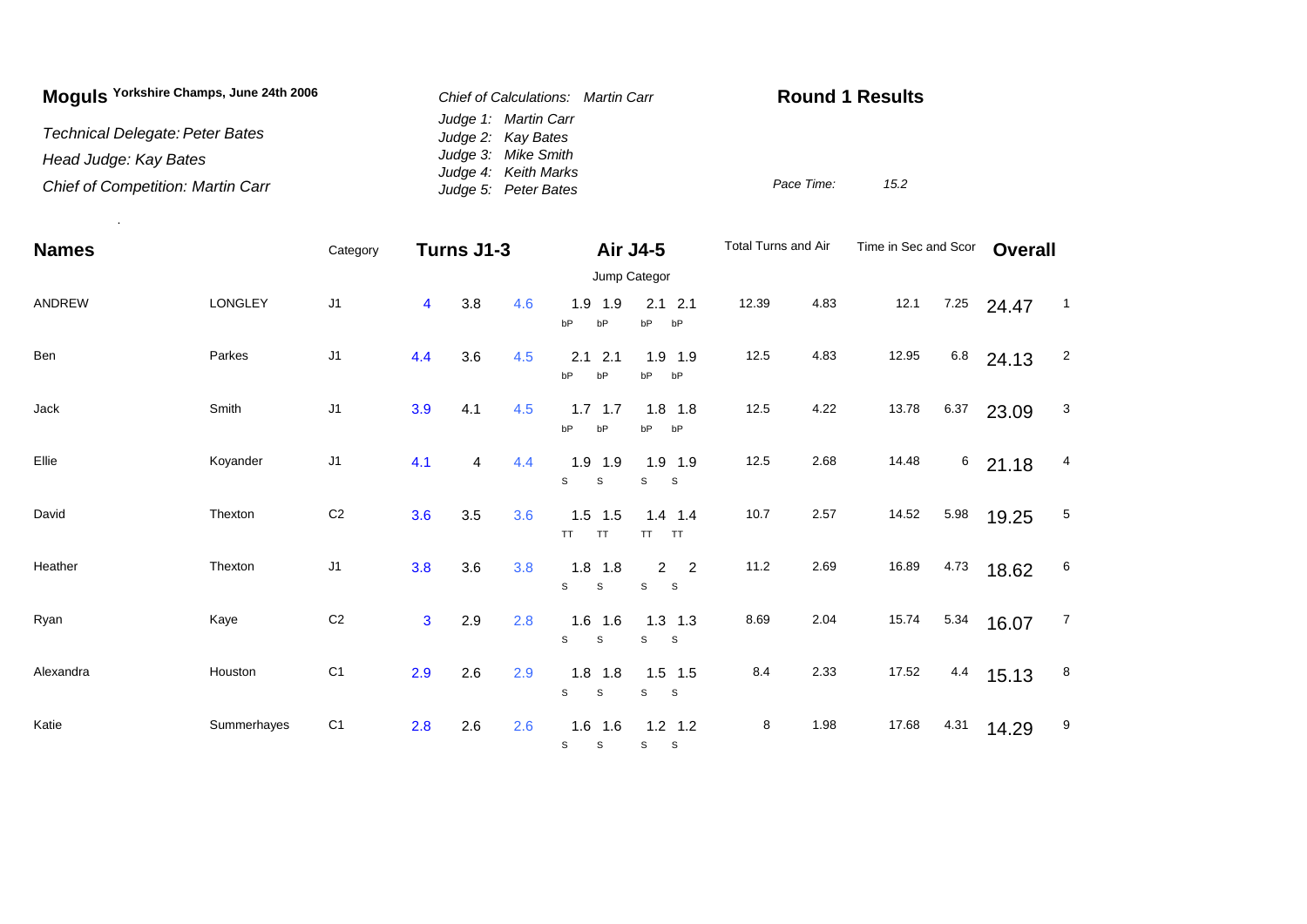| <b>Names</b>  |                  | Category       | Turns J1-3 |                |                | <b>Air J4-5</b>                              |                                         | Total Turns and Air |      | Time in Sec and Scor |      | <b>Overall</b> |    |
|---------------|------------------|----------------|------------|----------------|----------------|----------------------------------------------|-----------------------------------------|---------------------|------|----------------------|------|----------------|----|
|               |                  |                |            |                |                | Jump Categor                                 |                                         |                     |      |                      |      |                |    |
| Denzil        | Davies           | $\mathbb S$    | 2.6        | 2.1            | 2.6            | $0.9$ 0.9<br>S<br>S                          | $1.1$ 1.1<br>S<br>S                     | 7.3                 | 1.41 | 16.43                | 4.97 | 13.68          | 10 |
| <b>JAMES</b>  | <b>FOSTER</b>    | J2             | 2.2        | 2.1            | 2.7            | $0.7\quad 0.7$<br>g<br>$\mathsf g$           | $0.7\quad 0.7$<br>g<br>g                | $\overline{7}$      | 0.84 | 15.03                | 5.71 | 13.55          | 11 |
| Hannah Jade   | Handford-Styring | Mi             | 2.4        | 2.3            | 2.4            | $1.5$ 1.5<br>S<br>S                          | $1.7$ 1.7<br>$\mathbb S$<br>$\mathsf S$ | 7.1                 | 2.25 | 18.56                | 3.85 | 13.2           | 12 |
| Molly         | Summerhayes      | Mi             | 2.2        | 2.1            | 2.1            | $1.7$ 1.7<br>s<br>$\mathsf S$                | $1.6$ 1.6<br>S<br>S                     | 6.4                 | 2.33 | 17.55                | 4.38 | 13.11          | 13 |
| Matthew       | Garvey           | J1             | 2.7        | 2.5            | 2.1            | $0.7\quad 0.7$<br>$\mathbf s$<br>$\mathsf S$ | $0.8$ 0.8<br>S<br>S                     | 7.3                 | 1.05 | 17.5                 | 4.41 | 12.76          | 14 |
| Jonathan      | Horner           | $\sf J2$       | 2.3        | 1.8            | 2.5            | 0.4<br>0.4<br>St<br>St                       | $0.4$ 0.4<br>St<br><b>St</b>            | 6.6                 | 0.4  | 15.09                | 5.68 | 12.68          | 15 |
| Edward        | Freeman          | J2             | 2.3        | 2.4            | 2.6            | $0.2\ 0.2$<br>St<br>St                       | $0.3$ 0.3<br>St<br>St                   | 7.29                | 0.25 | 16.7                 | 4.83 | 12.37          | 16 |
| Rachel        | Hughes           | C <sub>2</sub> | 2.2        | 2.1            | 2.6            | 0.1<br>0.1<br>St<br>St                       | $0.2$ 0.2<br>St<br>St                   | 6.9                 | 0.15 | 16.1                 | 5.15 | 12.2           | 17 |
| <b>JAMES</b>  | <b>HOBSON</b>    | Mi             | 1.9        | $\overline{2}$ | 2.2            | $1.1$ $1.1$<br>S<br>S                        | $1.1$ $1.1$<br>s<br>S                   | 6.1                 | 1.56 | 17.86                | 4.22 | 11.88          | 18 |
| <b>GREGOR</b> | CAMPBEL          | C <sub>1</sub> | 1.6        | $\overline{2}$ | 2.4            | $0.1$ 0.1<br>St<br>St                        | $0.3$ 0.3<br><b>St</b><br>St            | 6                   | 0.2  | 15.84                | 5.28 | 11.48          | 19 |
| Thomas        | <b>YORK</b>      | $\sf J2$       | 1.8        | 1.6            | $\overline{2}$ | $0.3$ 0.3<br>S<br>S                          | $0.1$ 0.1<br>$\mathbb S$<br>S           | 5.4                 | 0.28 | 15.09                | 5.68 | 11.36          | 20 |
| Peter         | Handford-Styring | M              | 2.5        | 2.5            | 2.6            | $0.2\ 0.2$<br>St<br>St                       | $0.1$ 0.1<br>St St                      | 7.6                 | 0.15 | 19.33                | 3.45 | 11.2           | 21 |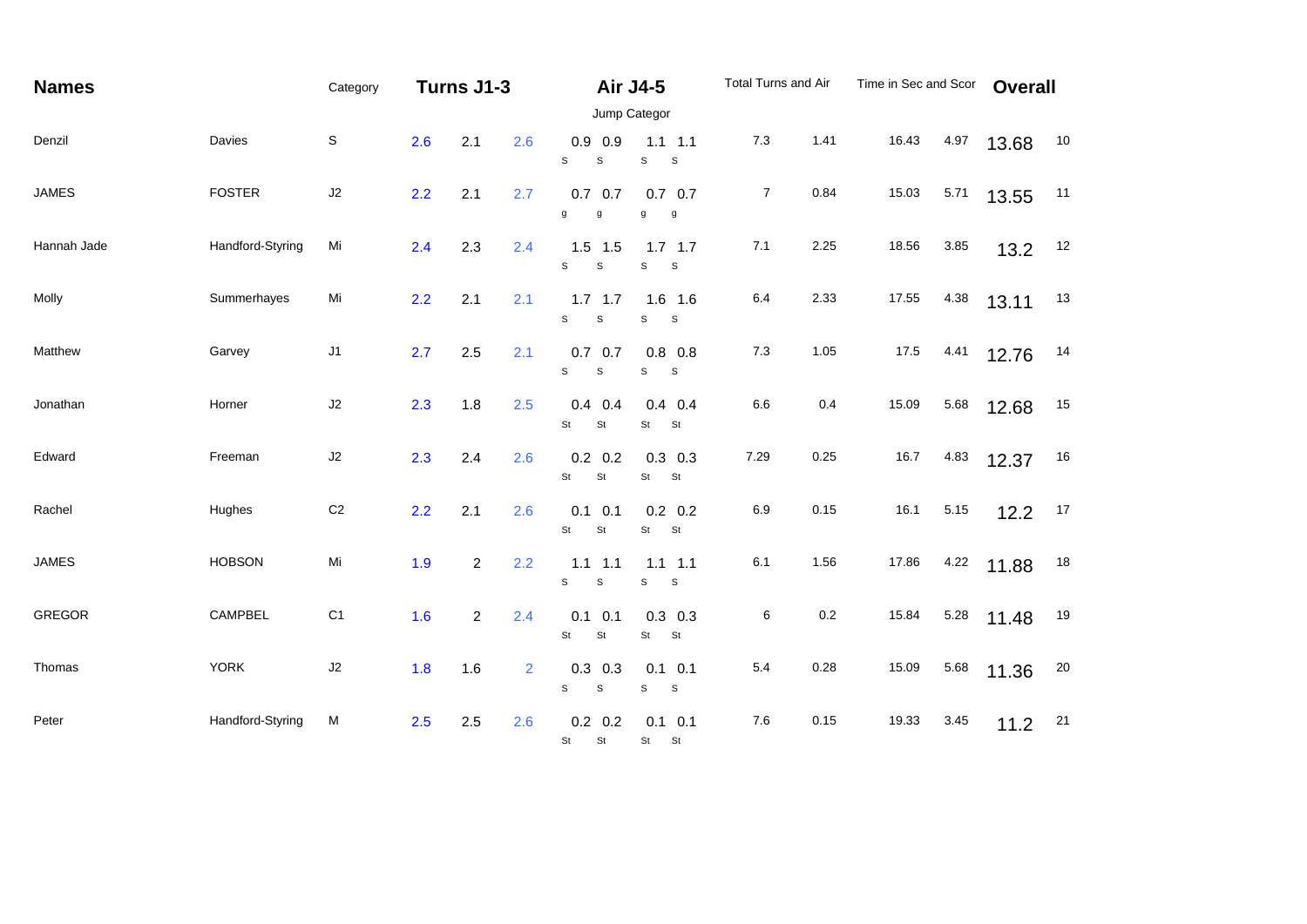| <b>Names</b> |                 | Category       | Turns J1-3     |     |                |                                               | <b>Air J4-5</b>                                   | Total Turns and Air |      | Time in Sec and Scor |      | <b>Overall</b> |    |
|--------------|-----------------|----------------|----------------|-----|----------------|-----------------------------------------------|---------------------------------------------------|---------------------|------|----------------------|------|----------------|----|
|              |                 |                |                |     |                |                                               |                                                   |                     |      |                      |      |                |    |
| David        | Freeman         | C <sub>2</sub> | 1.8            | 1.6 | $\overline{2}$ | $0.4$ 0.4<br>S<br>$\mathbb S$                 | $0.6$ 0.6<br>s<br>$\mathsf{s}$                    | 5.4                 | 0.7  | 16.24                | 5.07 | 11.17          | 22 |
| Tyler Jay    | Harding         | Mi             | 1.3            | 1.5 | $\overline{2}$ | $0.6$ 0.6<br>M<br>M                           | $0.7\quad 0.7$<br>М<br>M                          | 4.8                 | 0.92 | 15.7                 | 5.36 | 11.08          | 23 |
| NATALIE      | <b>ATKINSON</b> | J1             | 1.9            | 2.3 | 2.8            | 0<br>0<br>$\mathsf{O}$<br>$\pmb{0}$           | 0<br>$\mathbf 0$<br>$\mathbf 0$<br>$\overline{0}$ | 6.99                | 0    | 18.49                | 3.89 | 10.88          | 24 |
| LAWRIE       | CAMPBEL         | $\mathsf{C}2$  | 1.7            | 1.5 | 2.3            | 0.4<br>0.4<br>St<br>$\mathsf{St}$             | $0.3$ 0.3<br>St<br>St                             | $5.5\,$             | 0.35 | 16.52                | 4.93 | 10.78          | 25 |
| Steven       | Helliwell       | C <sub>1</sub> | 2.2            | 1.7 | $\overline{2}$ | $0.5\,$<br>0.5<br>s<br>$\mathbf S$            | $0.7\quad 0.7$<br>$\mathbf S$<br>$\mathsf{s}$     | 5.9                 | 0.84 | 18.4                 | 3.94 | 10.68          | 26 |
| Josef        | Tomlinson       | C <sub>1</sub> | 2 <sup>1</sup> | 1.5 | 1.9            | $0.5$ 0.5<br>S<br>$\mathbb S$                 | $0.5$ 0.5<br>$\mathbf S$<br>$\mathsf{s}$          | $5.4\,$             | 0.7  | 17.39                | 4.47 | 10.57          | 27 |
| Mykel        | Tomlinson       | $\mathsf{C}2$  | 2.5            | 2.1 | 2              | $0.2\ 0.2$<br>St<br>St                        | $0.4$ 0.4<br>St<br>St                             | 6.6                 | 0.3  | 20.09                | 3.05 | 9.95           | 28 |
| Kieran       | Wachsmuth       | Mi             | 1.7            | 1.7 | 1.5            | $0.3$ 0.3<br>$\mathsf{St}$<br>St              | $0.4$ 0.4<br>St<br>St                             | 4.9                 | 0.35 | 18.57                | 3.85 | 9.1            | 29 |
| Jacob        | Lawless         | $\mathsf{C}2$  | 0.5            | 0.5 | 0.6            | 0.4<br>0.4<br>$\mathbb S$<br>S                | $0.4$ 0.4<br>s<br>S                               | 1.6                 | 0.56 | 14.45                | 6.01 | 8.17           | 30 |
| John         | Simpson         | J1             | 1.5            | 1.5 | 1.1            | $0.2$ 0.2<br>St<br>St                         | $0.2 \quad 0.2$<br>St<br><b>St</b>                | 4.09                | 0.2  | 18.69                | 3.78 | 8.07           | 31 |
| LUKE         | <b>THORNTON</b> | Mi             | $1.1$          | 1.2 | 1.1            | $0.2$ 0.2<br>St<br>$\mathsf{St}$              | $0.3$ 0.2<br>St<br>St                             | 3.4                 | 0.22 | 20.69                | 2.73 | 6.35           | 32 |
| Samuel       | Houston         | Mi             | 0.4            | 0.3 | 0.9            | $1.1 \quad 1.1$<br>$\mathbb S$<br>$\mathbb S$ | $0.8\ 0.8$<br>S —<br>S                            | 1.6                 | 1.34 | 21.59                | 2.26 | 5.2            | 33 |